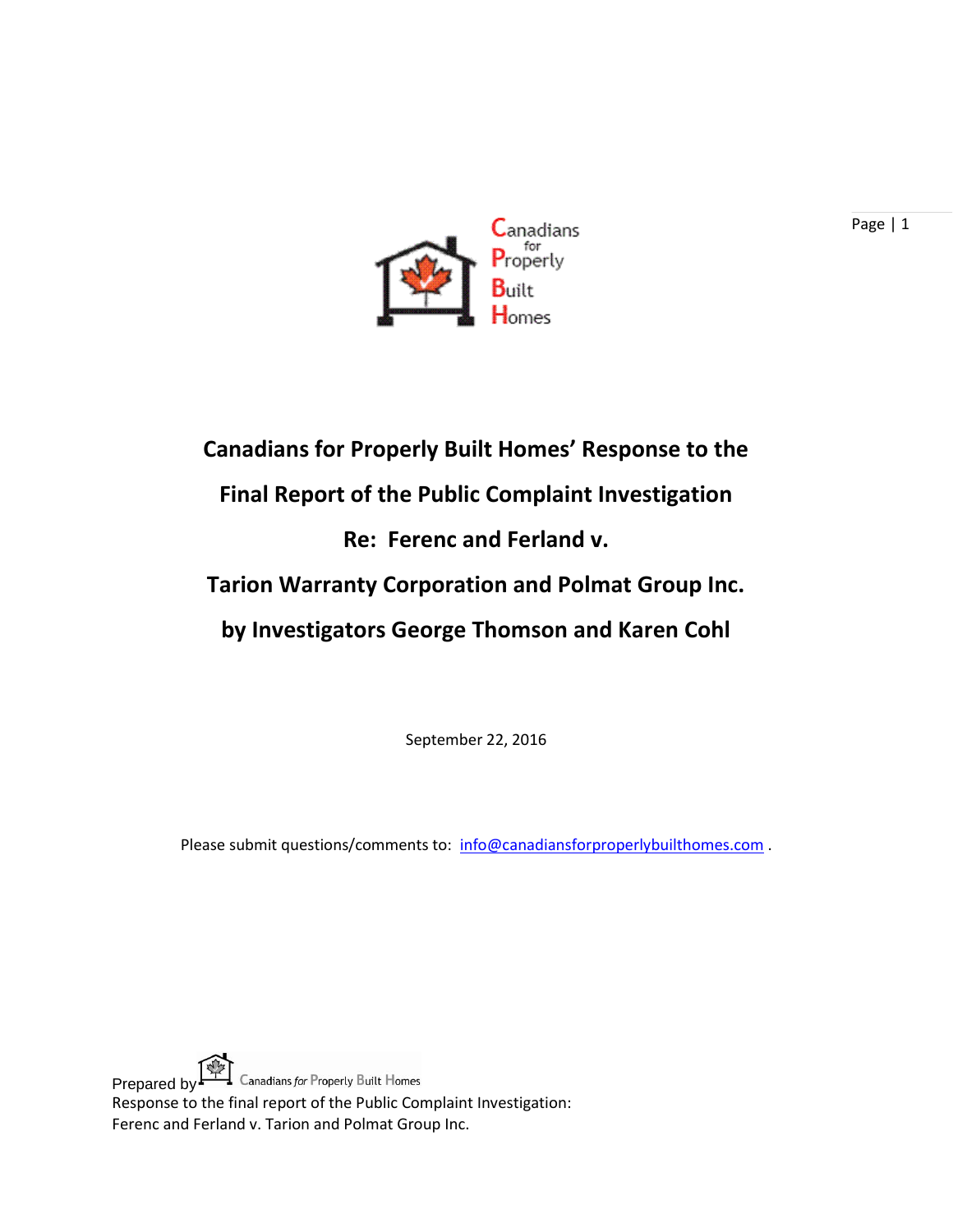*"Our main conclusion is that the Tribunal can do more to improve its capacity to manage complex cases and to support the many homeowners who appear without legal representation"* (p. 3).

Page | 2

So reads the report from investigators George Thomson and Karen Cohl. For those of us familiar with the goings-on at Ontario's Licence Appeal Tribunal, this conclusion was old news. What a disappointing main conclusion for this important investigation.

This report did make some statements seemingly critical of the adjudicator, Ms. Cassidy, such as:

*"…We are concerned that Ms. Cassidy chose, at the hearing and in an order, to characterize what Mr. Ferland had said during the unrecorded segment and to note that his story had later changed. It is not within our scope to comment on her legal judgement about the necessity of including such statements. However, the effect was inflammatory to Mr. Ferland who had no way to verify what he had actually said since, as Ms. Cassidy knew, his statement had not been recorded. This was not helpful in calming the waters of a fractious hearing and it added to the complainants' belief that Ms. Cassidy was biased against them. This added strain to the relationship between the complainants and the adjudicator and made a challenging hearing even more difficult to manage…"* (p. 23).

But at the end of their investigation, the investigators found that the adjudicator did not breach SLASTO's Code of Conduct, and concludes with a series of "ideas for the future". Again, unfortunately, there was nothing new in "ideas for the future" section either, except for the comments on whether the LAT should continue its practice of recording hearings<sup>1</sup>.

The Thomson Cohl report includes statements about the challenges facing self-represented parties, such as the power imbalance, frustration for lawyers and adjudicators, etc., which may be informative for those not familiar with the concept of self-represented litigants, but for those of us familiar with the situation, again adds nothing new. Further, as noted by Dr. Julie Macfarlane of the University of Windsor in her blog about this report,

"*I agree that this is also difficult for the lawyers and adjudicators, but would make the obvious point that they have nothing material at stake, and thus a very different type of frustration than the self-represented homeowners*".

In the Ferenc/Ferland case, one of the disputed items concerns a serious issue with their floors (an Ontario Building Code violation according to their expert who testified at the LAT), which will cost more than \$150,000 to repair. The Thomson Cohl report failed to mention this significance of this one alleged construction defect – not only the cost to repair, but that the Ontario Building Code is focused on health

Prepared by Canadians for Property Built Homes

 $\overline{\phantom{a}}$ 

 $1$  The fact that the LAT is considering discontinuing its practice of recording hearings is alarming to many.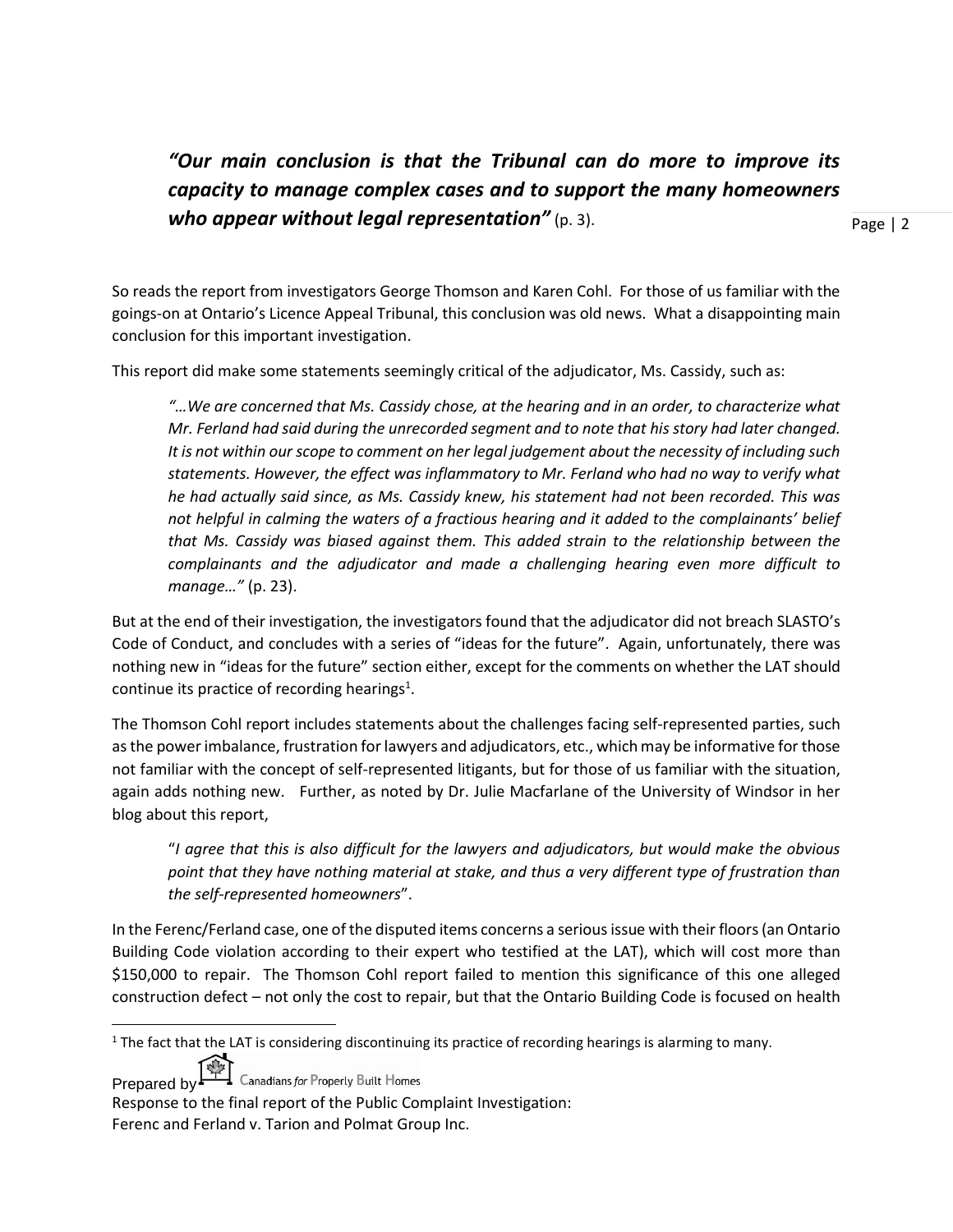and safety. It is also important to note that the adjudicator, Ms. Cassidy, did not find in favour of Mr. Ferenc/Ferland on the matter of this alleged very serious floor issue. This family has two young children and continues to live in that home.

investigation and in their conclusions. As one key example, it appears the investigators failed to connect Page | 3 Our reading of this report strongly suggests that Mr. Thomson and Ms. Cohl did not go far enough in this the dots on a very significant issue of the need to start from the beginning in the event of being successful in their allegation of bias. As noted in the investigators' report:

*"….Perhaps the best example of the complainants feeling they were caught in a foreign, impenetrable process came when they realized they were facing a dilemma: if they were successful in their allegation of bias, they would have to restart the hearing before another adjudicator after having already participated in many days of hearing…" p. 16.*

But on page 29 of the investigators' report it says:

*"…If concerns are raised about the bias of a panel member, that member could, if justified, step down from the case mid-way through without requiring the hearing to be re-started before a new adjudicator…"* 

To be clear, in an Order dated March 17, 2015, the adjudicator, Ms. Cassidy, advised that a new hearing would be required from the beginning:

*"The Tribunal notes that any finding of a reasonable apprehension of bias would lead to the consequence of starting the hearing from the beginning before a new panel. The Tribunal acknowledges that the Appellants have expressed that is not an outcome that they would like"* (p. 4).

Therefore, based on the investigators' statement on page 29 that a new hearing would not be required from the start, it appears that Ms. Cassidy misled Mr. Ferland and Dr. Ferenc concerning a very important consideration. Why did the investigators not include this in their report? Had Ms. Cassidy accurately informed Mr. Ferland and Dr. Ferenc, this could have taken this case in a very different direction and experienced a very different outcome.

Another "elephant in the room" question is why Mr. Thomson and Ms. Cohl did not report on is whether SLASTO/LAT acted appropriately throughout this prolonged case. As noted in the CPBH analyses that were provided to the investigators well before the submission of their final report, CPBH has been raising serious issues about LAT processes for a decade, and with Ms. Lamoureux (the Executive Chair of SLASTO) since a meeting in Dec. 2014. Mr. Ferland and Ms. Ferenc were asking the LAT and SLASTO for help throughout this grueling process. As noted in the report's appendix "Observations from Initial Teleconference":

"*The initial conference call can be seen as a microcosm of what went wrong from the start.*"

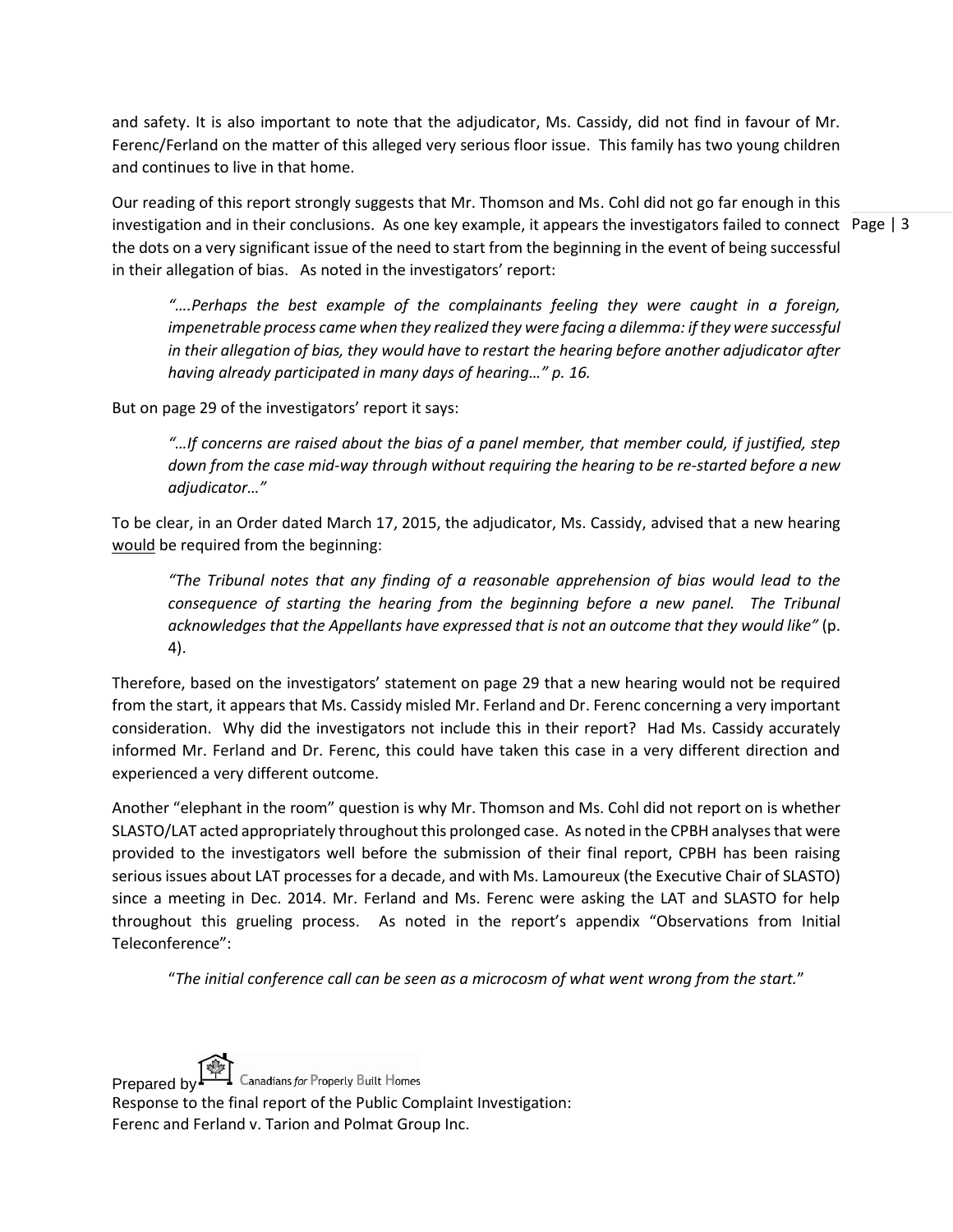Understandably, Mr. Ferland and Dr. Ferenc have responded to this report (in part) as follows:

done and appropriate action is taken. We are taking this request back to the Auditor General and Page | 4 "*The SLASTO investigation and report about our case does not answer many important questions about the serious issues that arose in our case. This includes the bullying we experienced from the adjudicator and the missing recordings. We are pursuing that a proper investigation and report is to the Ombudsman of Ontario*."

We offer Appendix 1 – Other Questions/Concerns regarding the Investigative Process and the Report and Appendix 2 – Questions/Concerns regarding the Selection of the Investigators and related Contractual Documents.

CPBH is requesting that the Office of the Ombudsman of Ontario and the Auditor General of Ontario seriously consider the concerns and questions we have raised in our response to the investigative report. CPBH has already provided the documents accessed via the Freedom of Information request to both the Office of the Ombudsman of Ontario and the Office of the Auditor General of Ontario.

In closing, we wish to commend Mr. Ferland and Dr. Ferenc for their courage, tenacity and perseverance. They have been through a terrible ordeal and very grueling process to date and, unfortunately, they have much more to endure. No homeowners should have to go through this. All they want is to receive what they paid for.

We also wish to acknowledge the remarkable support provided in this case by consumer advocate Barbara Captijn. As an example, Ms. Captijn sat through 12 days of these hearings, and continues to be involved to try to make sure that this family, and other families receive what they paid for.

Prepared by Canadians for Property Built Homes Response to the final report of the Public Complaint Investigation: Ferenc and Ferland v. Tarion and Polmat Group Inc.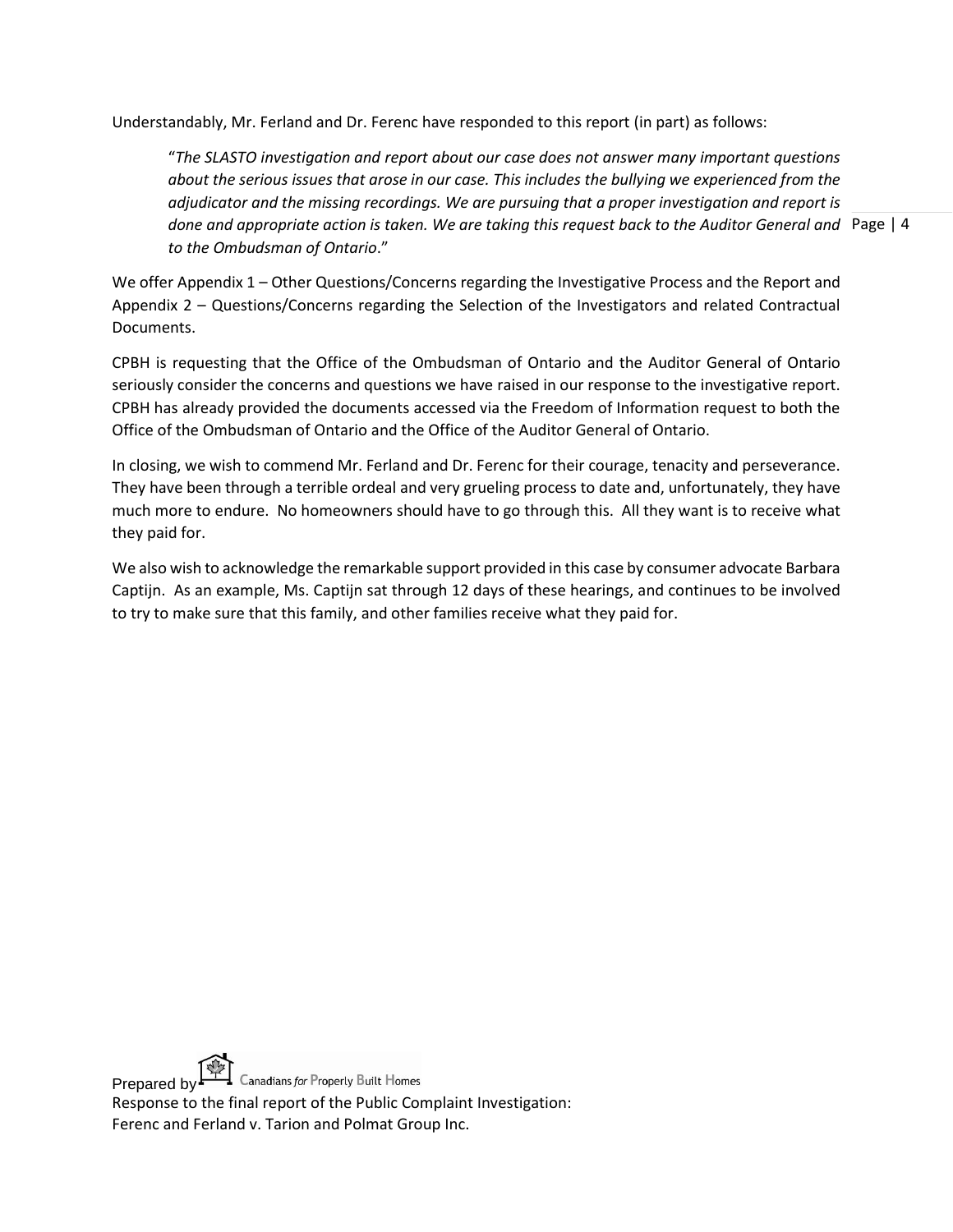## **Appendix 1 – Other Questions/Concerns regarding the investigative process and the report**

- requirements of the OBC concerning their floors. Mr. Ferland advised that the cost to fix this one Page | 5 Ontario Building Code (OBC) violation – As noted already, a very significant issue in this case is the Ontario Building Code. It is important to note that the OBC is focused on health and safety matters. Mr. Ferland and Dr. Ferenc had an OBC expert testify that, in his opinion, their home did not meet the issue is estimated at more than \$150,000 to repair. Why was it not clearly stated in this report the importance of this disputed issue to provide important context to this case? We were unable to find any references to OBC violations in this report. Instead, we found mention of floor scratches, and floor tiles, which seemed to trivialize the importance of the case.
- Testimony of the OBC expert A related point concerns the section entitled "Competing Perspectives" on page 10: "…Dr. Ferenc and Mr. Ferland came to the appeal with many complaints about the construction of their home…" As noted, Dr. Ferenc and Mr. Ferland also came to the appeal with an expert who testified about what he believes is a serious building code violation (as noted in the previous paragraph). Why did this report not reference this expert? This is a key point that should have been included in this report.
- Dignity and Respect page 14 says "…certain LAT staff members felt intimidated or harassed by one or both of the complainants.." Why evidence was gathered by the investigators related to this? Was this evidence provided to Dr. Ferenc and Mr. Ferland? If not, why not?
- Prior concerns about missing recordings/transcripts In a May 12, 2016 e-mail to Mr. Thomson (and copied to Ms. Cohl and others), CPBH President Dr. Karen Somerville advised that numerous times over the years consumers have complained about missing recordings/transcripts at the LAT. (Mr. Thomson confirmed receipt of this May 12, 2016 e-mail.) However, the issue of other missing recordings over the years is not mentioned in the investigators' report. Instead, the investigators seemed to excuse the missing recording in this case, e.g., "*This was a human error that can be expected to occur – and does occur – in a system that requires adjudicators to stop and start the recording…*" (p. 1 Overview). Why did the investigators not disclose in their report that missing recordings have been the subject of previous complaints and criticisms of the LAT?
- Another attempt to obtain the missing recording/transcript in the Ferenc Ferland case In the May 12, 2016 e-mail to Mr. Thomson (and copied to Ms. Cohl), CPBH President Dr. Karen Somerville also advised that CPBH had tried to obtain a copy of the recording in question early in 2015, but "after considerable effort on our part, the LAT finally confirmed that the recording(s) is/are indeed missing). Why was this not disclosed in the investigators' report?
- Selection of those interviewed It appears that these investigators were primarily interested in hearing from members of the legal community and LAT employees. After reading their report, CPBH President Dr. Karen Somerville asked for a breakdown of the stakeholders interviewed, and Ms. Cohl provided the following list:



Prepared by Canadians for Property Built Homes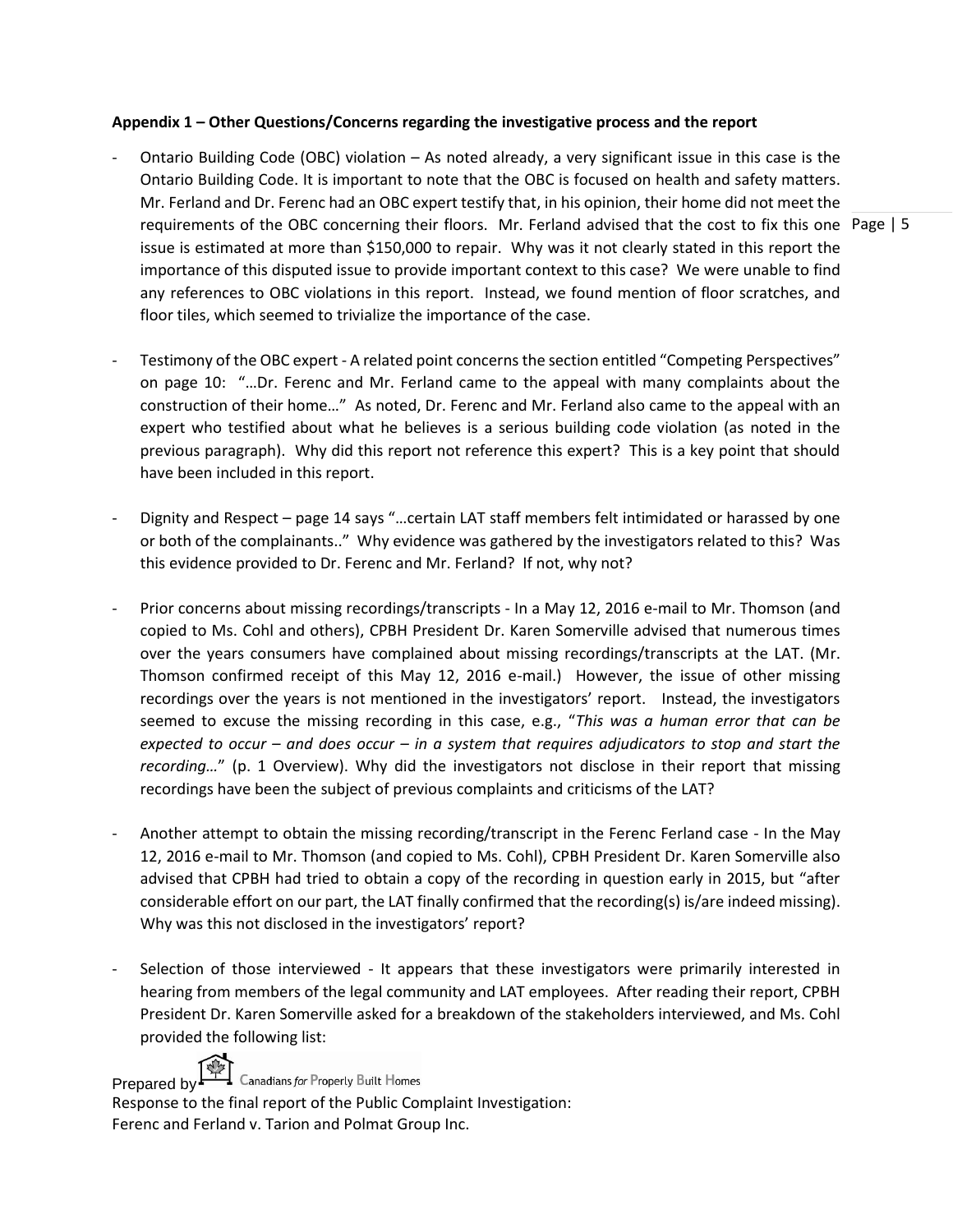- $\mathbb D$  Complainants and individuals referred by the complainants (6)
- **B** Staff involved in case (5)
- **2** Adjudicators involved in case (4)
- **B** SLASTO Executive Office (2)
- **Respondent (1)**

Page | 6

Why did these investigators not express any interest in meeting with anyone from CPBH, given CPBH's involvement in raising concerns over the past decade regarding problems with LAT processes<sup>2</sup>, and given CPBH President Dr. Karen Somerville's attempts to obtain a copy of these missing recordings?

Sworn affidavit by consumer advocate Barbara Captijn – Ms. Captijn attended this hearing 12 days, and submitted a sworn affidavit about what she had witnessed. Although the investigators confirmed reviewing that sworn affidavit in an e-mail after the report was issued, this sworn affidavit was not mentioned in the investigators' report. Why is that? Also, we also understand that in the interview with Ms. Captijn, neither investigator asked Ms. Captijn anything about the contents of this sworn affidavit. Why is that?

Prepared by  $\mathbb{R}$  Canadians for Properly Built Homes

l

 $2$  Attached is a link to the most recent CPBH analysis - for the past 10 years:

http://www.canadiansforproperlybuilthomes.com/html/whatsnew/2016/june/June28-Final10yrLATaysis.pdf This was sent to Mr. Thomson and Ms. Cohl and acknowledged by Ms. Cohl as having been received and reviewed as part of their investigation.